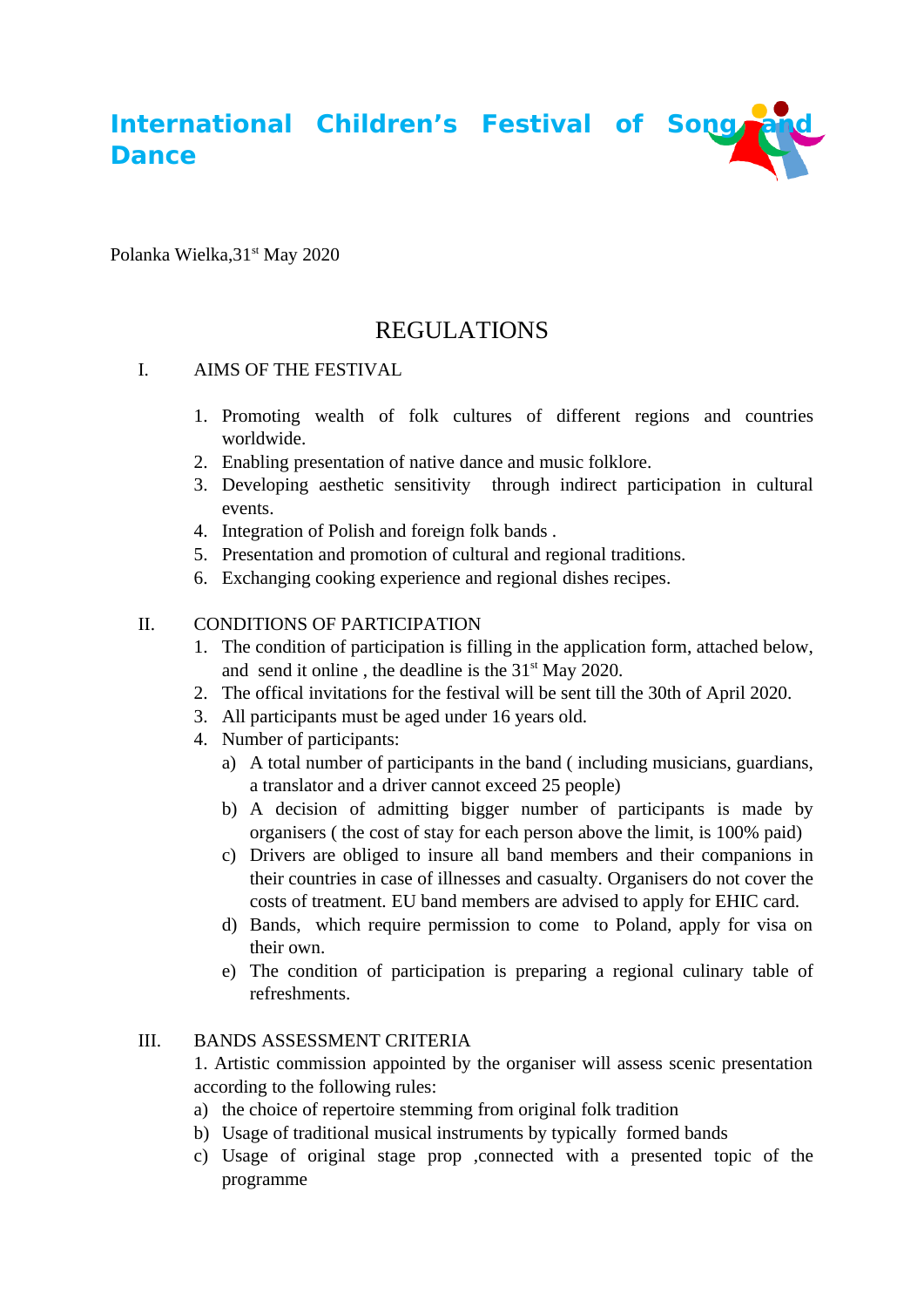- d) Artistic values of a song, dance and music and their consistence with traditional styles
- e) Costumes
- f) Composition of stage programme
- g) A general expression of presentation
- 2. Jury assess the regional dishes taking under consideration:
	- a) taste
	- b) connection with a region
	- c) decoration of the table, the way of serving, general impression

#### IV. ORGANISATIONAL NOTES

- 1. Bands taking part in a festival are to pay for their stay themselves.
- 2. Bands are responsible for the payments of the products used for preparing regional dishes themselves
- 3. Accommodation is free.
- 4. Meals are provided for the bands.
- 5. Professional equipment is provided for presenting the artistic programme.
- 6. The band is obliged to inform about resignation not later than 30 days before the festival, otherwise the bands are charged with organisational costs.
- 7. Each band comes to the festival with the name of the band and presented region put on an identification board .
- 8. All bands taking part in the festival receive a statue, a diploma and the awards.
- 9. The verdict of the Artistic Commission is definitive and unquestionable.
- 10. The time of the presented artistic programme is approximately 20-30 mnutes.
- 11. The presentation will be assessed by the Artistic Commission which will be established by Municipal Cultural Centre.

#### V. PROPERTY AND PUBLIC IMAGE COPYWRIGHT

- 1. All festival participants pass the property copyrights of the presented artistic programme on the organisers free of charge. The organisers can use the programme without territorial and time limits on the following rules:
	- a) preserving the artistic programme in any possible form such as photography, audio and video
	- b) multiplication on sound and picture carrier
	- c) putting into trade
	- d) computer memory and Internet network entry
	- e) public playback and display
	- f) tenancy
	- g) wireless , wired and satellite broadcast and rebroadcast

All festival participants agree to diffuse their image preserved on any kinds of records and photographs taken during the festiwal. This image can be used for educational and popularizational purpose only in methodical publications, promotional and commercial materials by the organisers. The usage must be in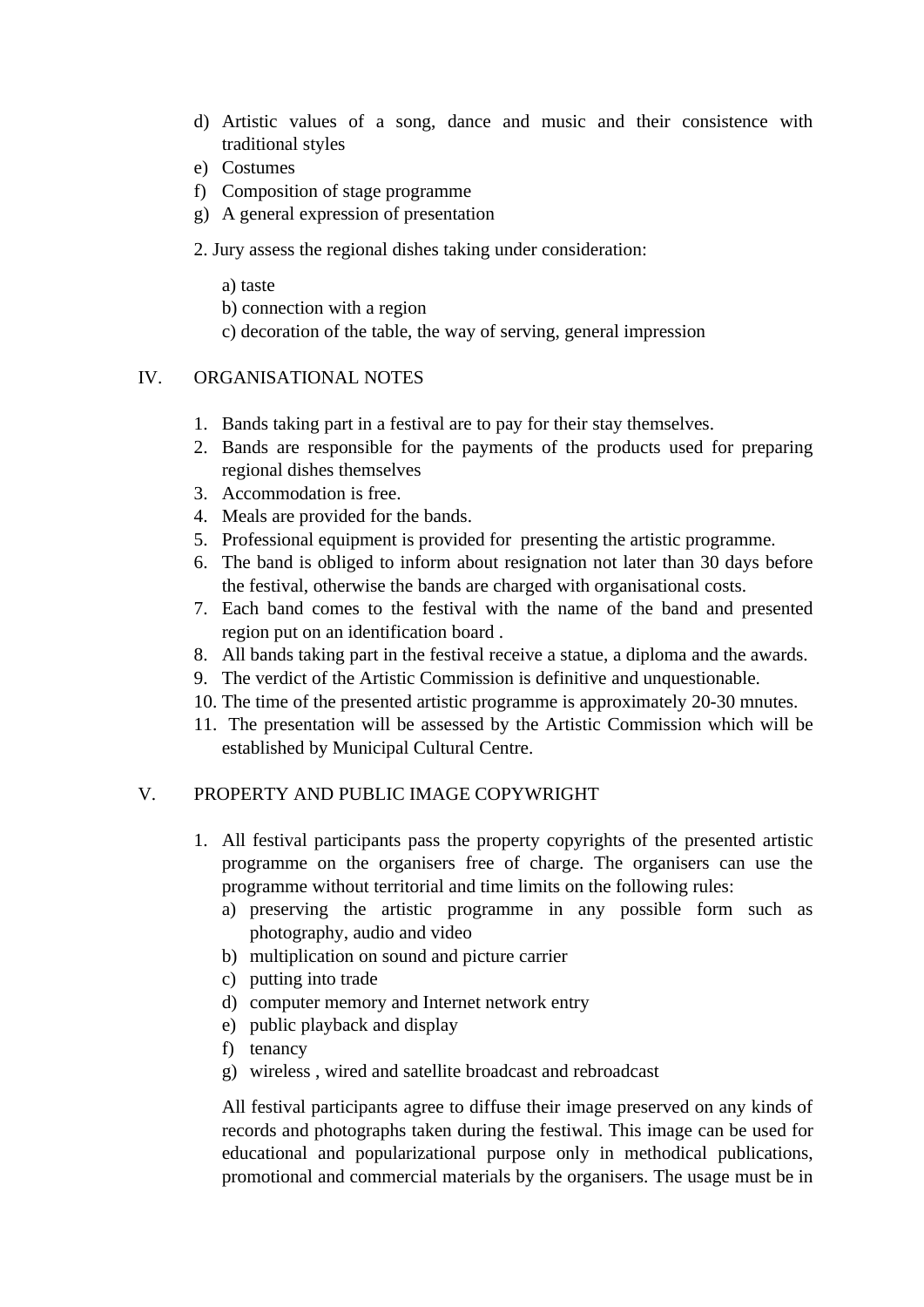accordance with statutory aims of the organisers, including putting on the Internet website.

## VI. PERSONAL DATA PROTECTION

In accordance with Article 13 Paragraph 1 and 2 and 14 general regulation (EU) 2016/679 of the European Parliament and of the Council of 27 April 2016 on the protection of natural persons with regard to the processing of personal data and on the free movement of such data, and repealing Directive 95/46/EC (General Data Protection Regulation) andThe Act of 10 May 2018 on the Protection of Personal Data( Journal of Laws of the Republic of Poland dated 2018, item 1000) the organiser of the festiwal informs that:

- 1. The administrator of data and the organiser of the festival, is Municipal Culture Centre in Polanka Wielka represented by the managing director , situated on 61Długa street, 32-607 Polanka Wielka, the data administrator can be contacted on numer +48 (33) 848 8459 or e-mail: [gck@gckpolanka.pl](mailto:gck@gckpolanka.pl)
- 2. The data administrator has appointed a Data Protection Officer, Mr. Dariusz Auguścik, in case of any queries connected with processing personal data, DPO can be reached at email address: [iod@polanka-wielka.pl](mailto:iod@polanka-wielka.pl)
- 3. Applying for the festival and giving personal data on application form is synonumous with agreeing on processing personal data including the image descibed in this regulation such as: accepting the application form to take part and organize the festival, assessment of prepared presentations, making the protocols, diplomas,statues and statutory promotional and archival aims. In connecton with this:
	- a) In case of the groups, bands working as institutions or organisations having a legal personality, the application form, referred to in point II paragraph 1, should be signed by legal representatives of these institutions or organisations.
	- b) In case of informal groups or bands, the applcation form, referred to in point II paragraph 1, should be signed by a person representing the group or band, a manager, an inspector or a tutor, who is a grown up person having abilities to take legal actions.

In both cases , applying for participation in the festival, an institution/organisation or a representing person declares, that he has a consent to take part in the event on the conditions described in this regulation from all the applying people ( called the participants), when it comes to juveniles, people under 16 years old, a permission from their parents or legal guardian is required. The participants of the festival , except for applied persons, are guardians, musicians, accompanists and translators.

- 4. Giving personal information is volountary, however not providing them can result in not taking part in the festival.
- 5. Participants data will be kept by the administrator( Article 6 Paragraph 1 letter c GDPR) for the period of time necessary to implement the given aims and duties resulting from a legal obligation
- 6. Recipients of the personal data are members of the Artistic Commission appointed by the organiser for the time of the festiwal as well as entities with which a data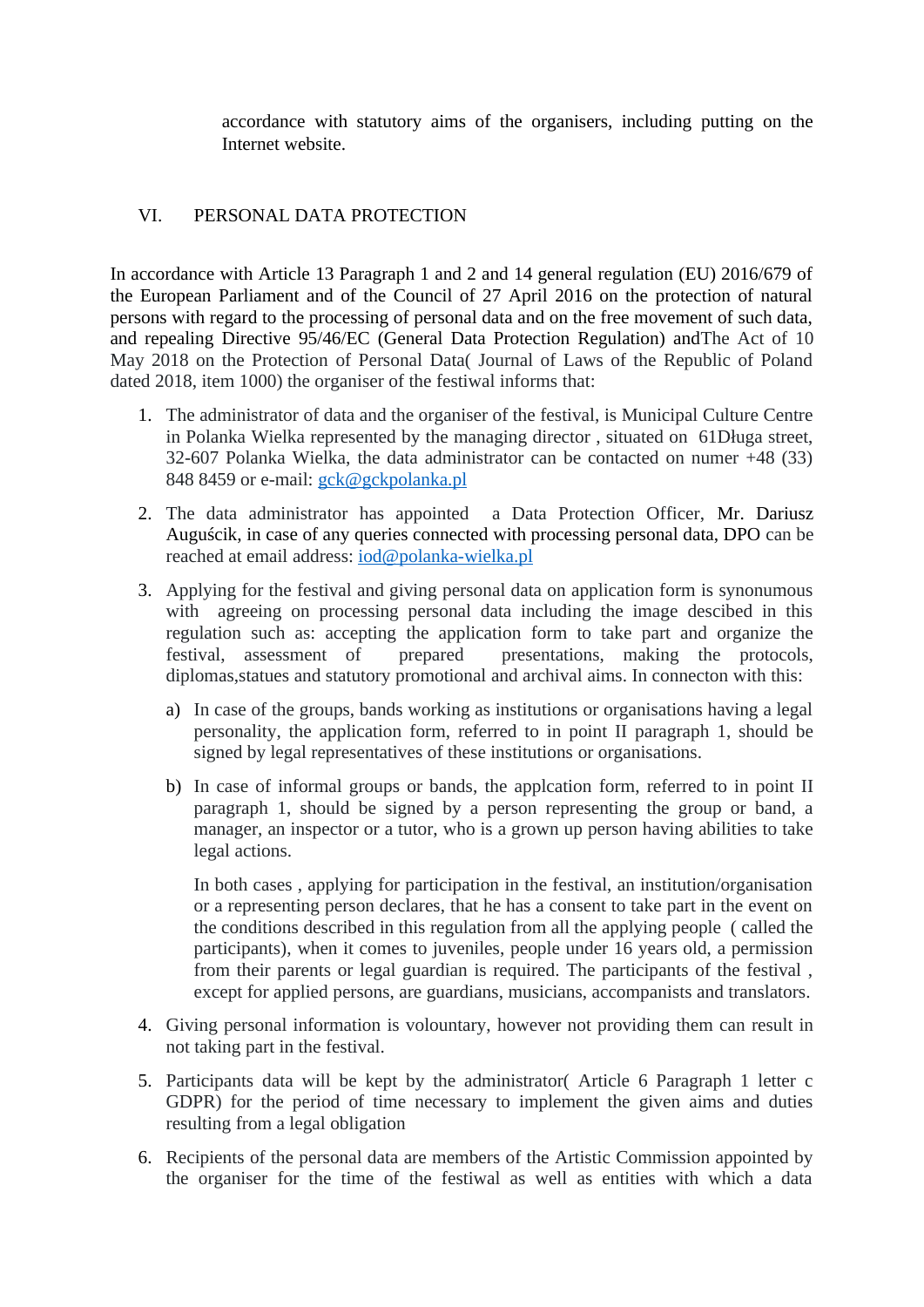

Administrator  $\left\| \left( \begin{matrix} 1 \\ 1 \end{matrix} \right)\right\|$  has made a deal to entrust processing data in accordance with Article 28 GDPR or others working on seperate legislation such as : controlling, supervisory and audit.

- 7. A person , whose personal data refer to, has the right to access to it and fill , update and correct the data. He or she is also entitled to stop processing or deleting the data temporarily or permanently if it is incomplete, out-of-date , untrue, or acquired by breaking the law. In the situation when processing is done with a given consent, a person who has given it has the rightto withdraw from it without legal consequences. Rights can be subjected to the restictions resulting from other legislation.
- 8. A person, who has given personal data, is entitled to make a complaint to the President of the Personal Data Protection Office about illegal processing of her or his personal data in the following address : Warszawa (00-193) ul. Stawki 2
- 9. The personal data of participants will not be profiled or given to any other country or international organisation.

#### VII. FINAL PROVISIONS

- 1. Sending an application form is equivalent to accepting these regulations.
- 2. All contetious issues, not mentioned in these Regulations are solved by the organiser,
- 3. The organiser has the right to change these Regulations.
- 4. The Regulationsare in force since being signed and published on the website [www.festiwal.gckpolanka.pl](http://www.festiwal.gckpolanka.pl/)

Further information can be found :

**Organisers** Municipal Culture Centre 61Długa Street 32-607 Polanka Wielka Phone 33/8488459 e-mail:festiwal@gckpolanka.pl



Polanka Wielka Commune 61Długa Street 32-607 Polanka Wielka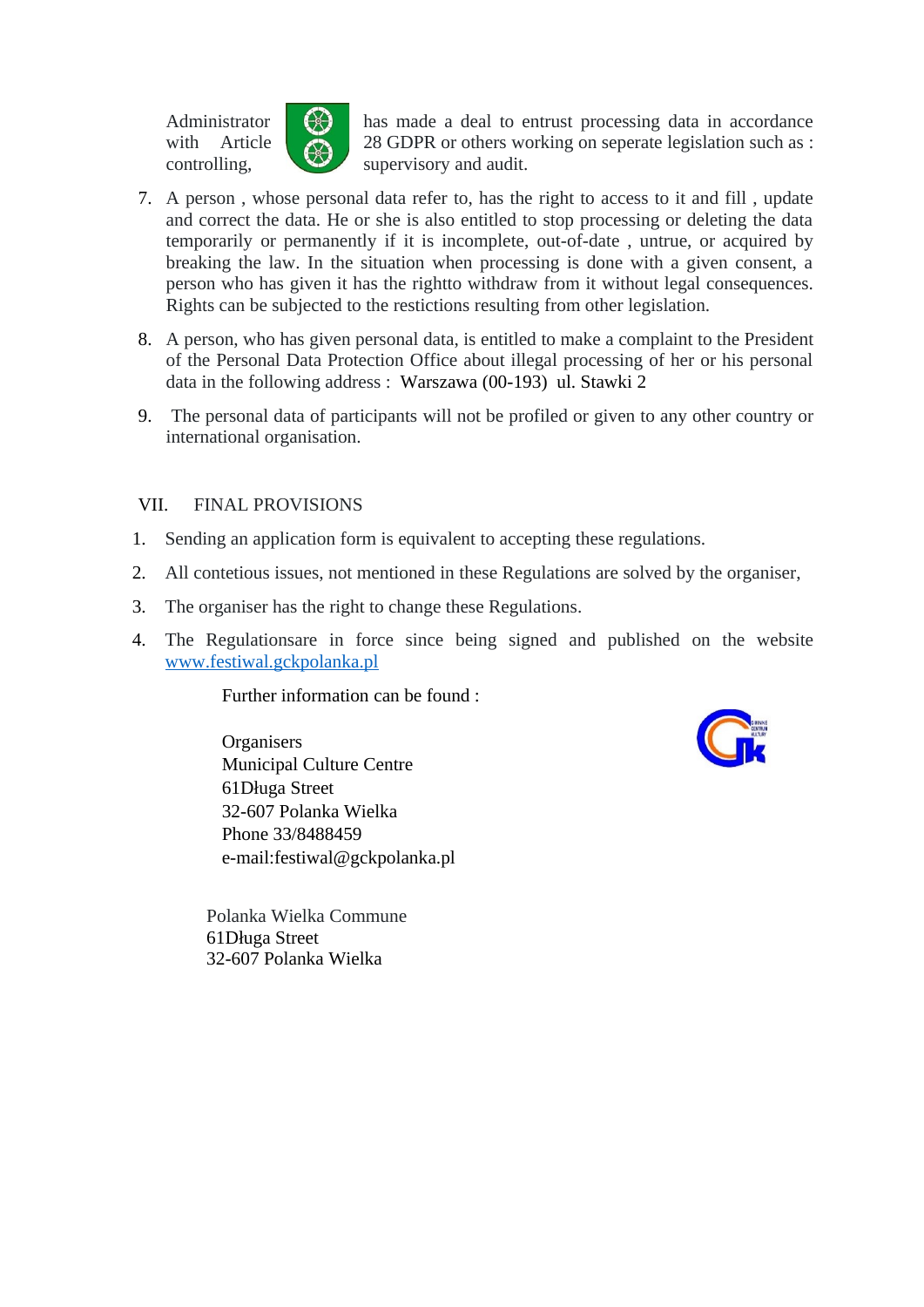

**Polanka Wielka 31st May 2020**

# **APPLICATION FORM**

# **FULL NAME OF THE BAND:**

We apply for International Children's Festival of Song and Dance taking place on 31.05.2020 in Polanka Wielka.

We confirm that we are familiar the Regulation of the Festival and we commit to obey it.

/stamp, signature of the band manager

#### **I. BAND INFORMATION**

**COUNTRY: COMMUNE: DISTRICT:**

# **NAME OF DELEGATING INSTITUTION:**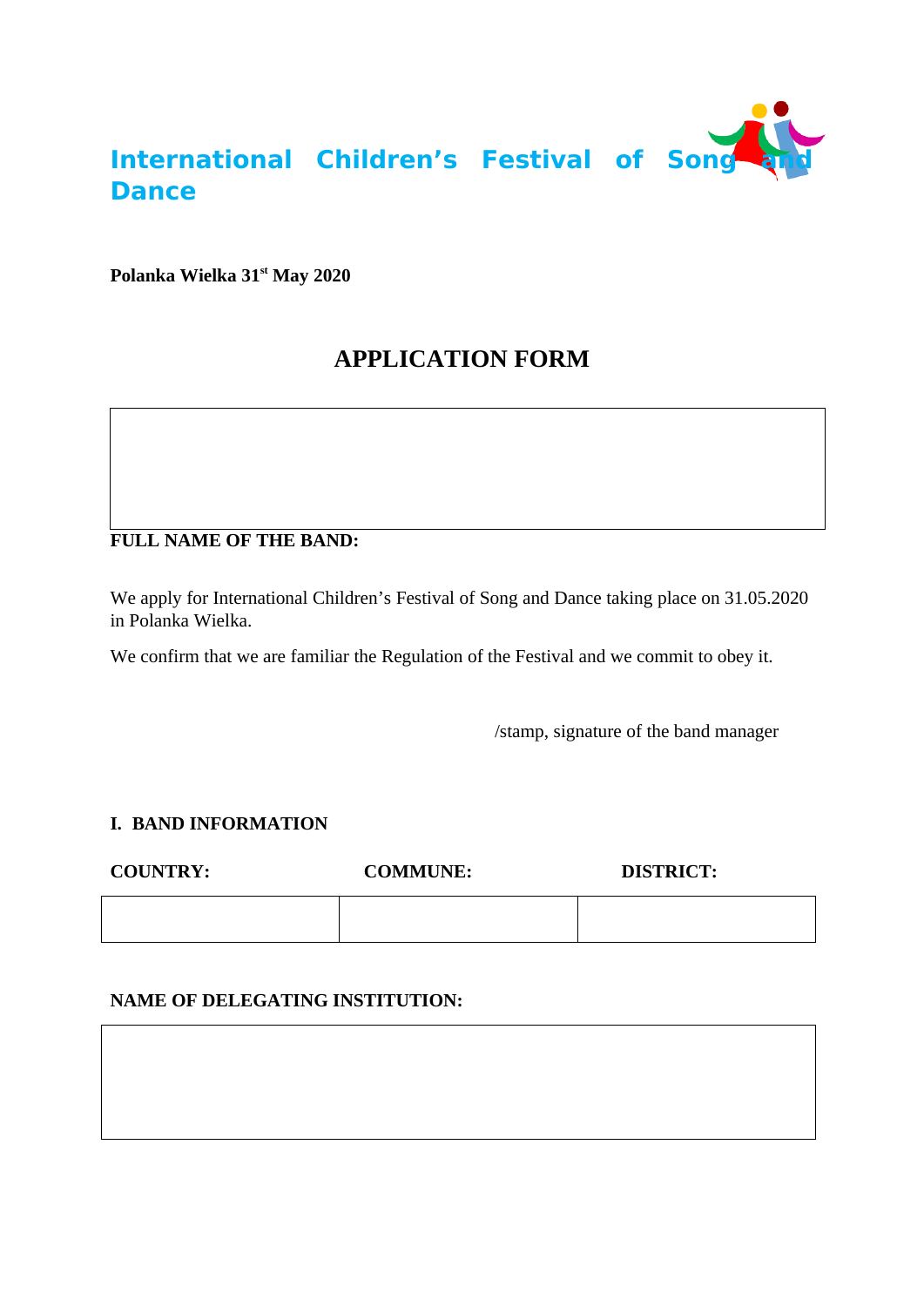#### **ADDRESS FOR MAIL:**

| <b>Address:</b>      | Street:                      |           |  |
|----------------------|------------------------------|-----------|--|
|                      | House number<br>Flat number: |           |  |
|                      | Postal code:                 | Location: |  |
| <b>Phone number:</b> |                              |           |  |
| e-mail:              |                              |           |  |

### **Band manager information:**

| Name and             |  |
|----------------------|--|
| surname:             |  |
| <b>Function:</b>     |  |
| <b>Phone number:</b> |  |
| e-mail:              |  |

# **Information about a person applying the band:**

| Name and             |  |
|----------------------|--|
| surname:             |  |
| <b>Function:</b>     |  |
| <b>Phone number:</b> |  |
| e-mail:              |  |

#### **Number of band members:**

| children:                           | girls: | Aged between: |  |
|-------------------------------------|--------|---------------|--|
|                                     | boys:  |               |  |
| musicians:                          | women: | Aged between: |  |
|                                     | men:   |               |  |
| guardians,                          | women: |               |  |
| drivers:                            | men:   |               |  |
| Total numer of all the band members |        |               |  |
|                                     |        |               |  |

# **II. INFORMATION OF THE BAND (REPERTOIRE)**

**Description of the programme: dance specification, songs and their short characterisctics, duration of the presentation:**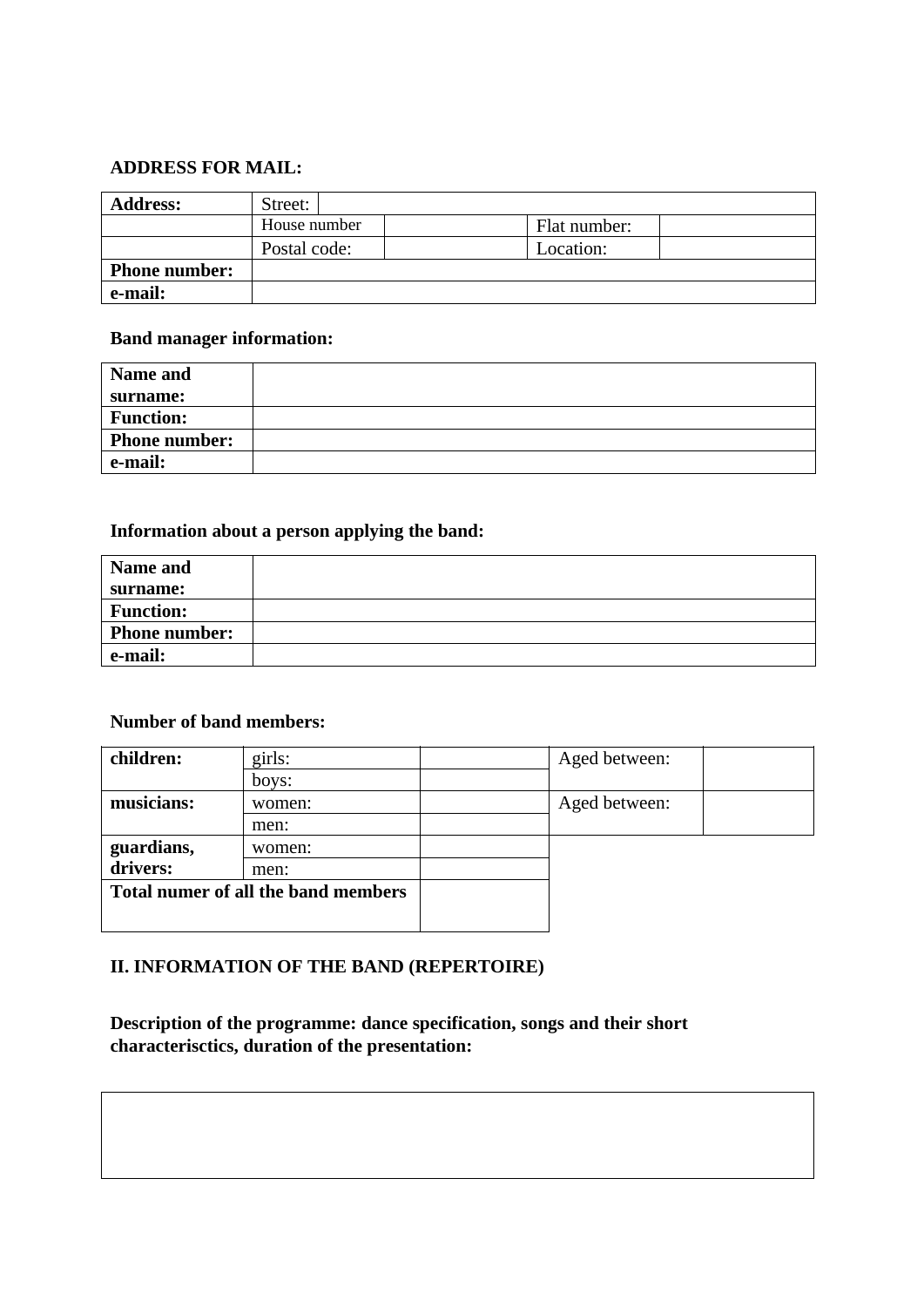**Name and surname of the instructor/choreographer of the band:**

# **III. PLAYING BAND MEMBERS ( PEOPLE PLAYING THE INSTRUMENTS, ACCOMPANISTS):**

**Please name and describe all the instruments:**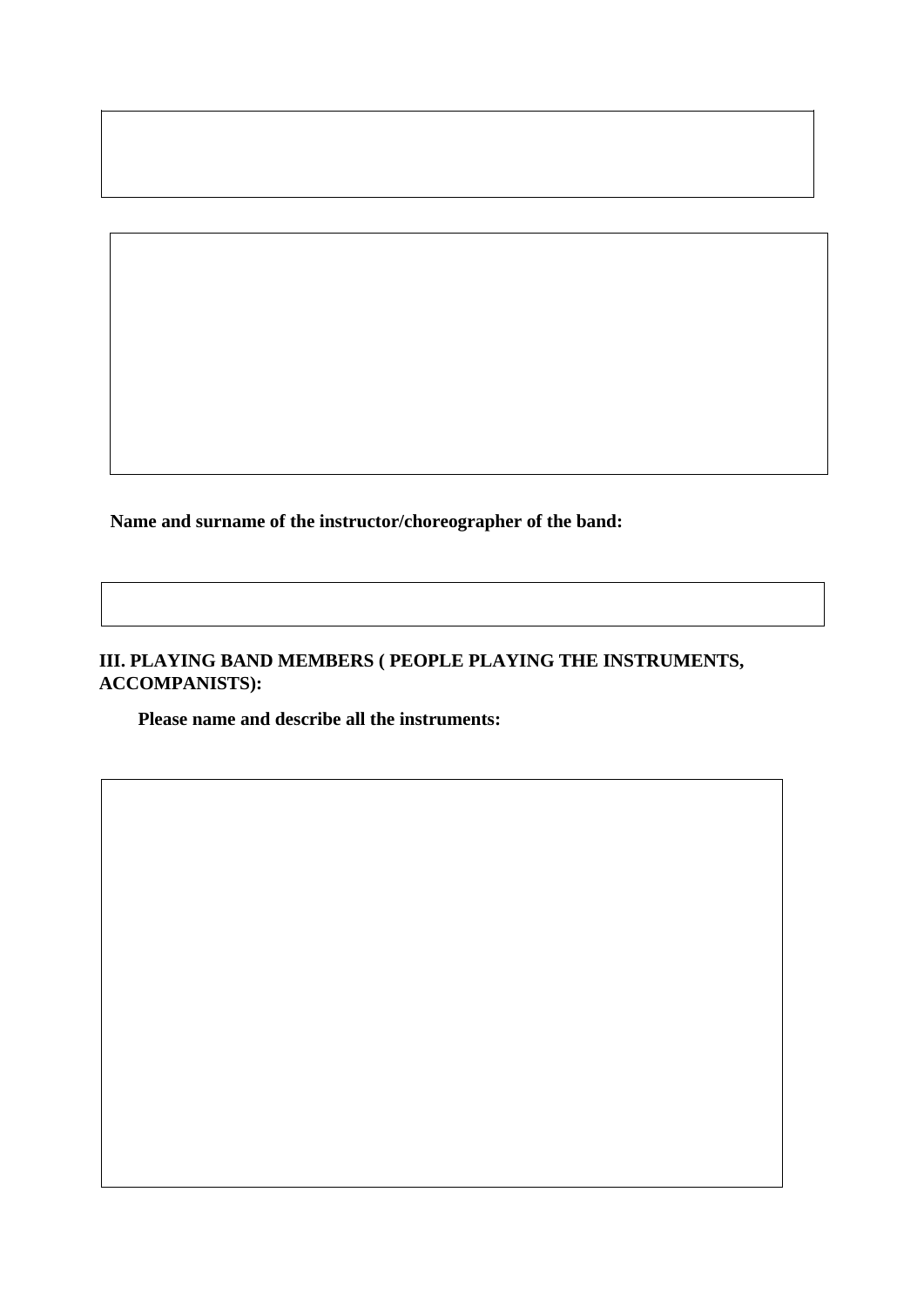**Special technical band needs:**

**Name and surname of the playing band manager:**

#### **IV. FOOD**

**Please name and list the expectations concerning the meals: vegeterian cuisine, diet.**

**…………………………………. signature of the band manager**

**Organisational Festival Office Municipal Culture Centre**